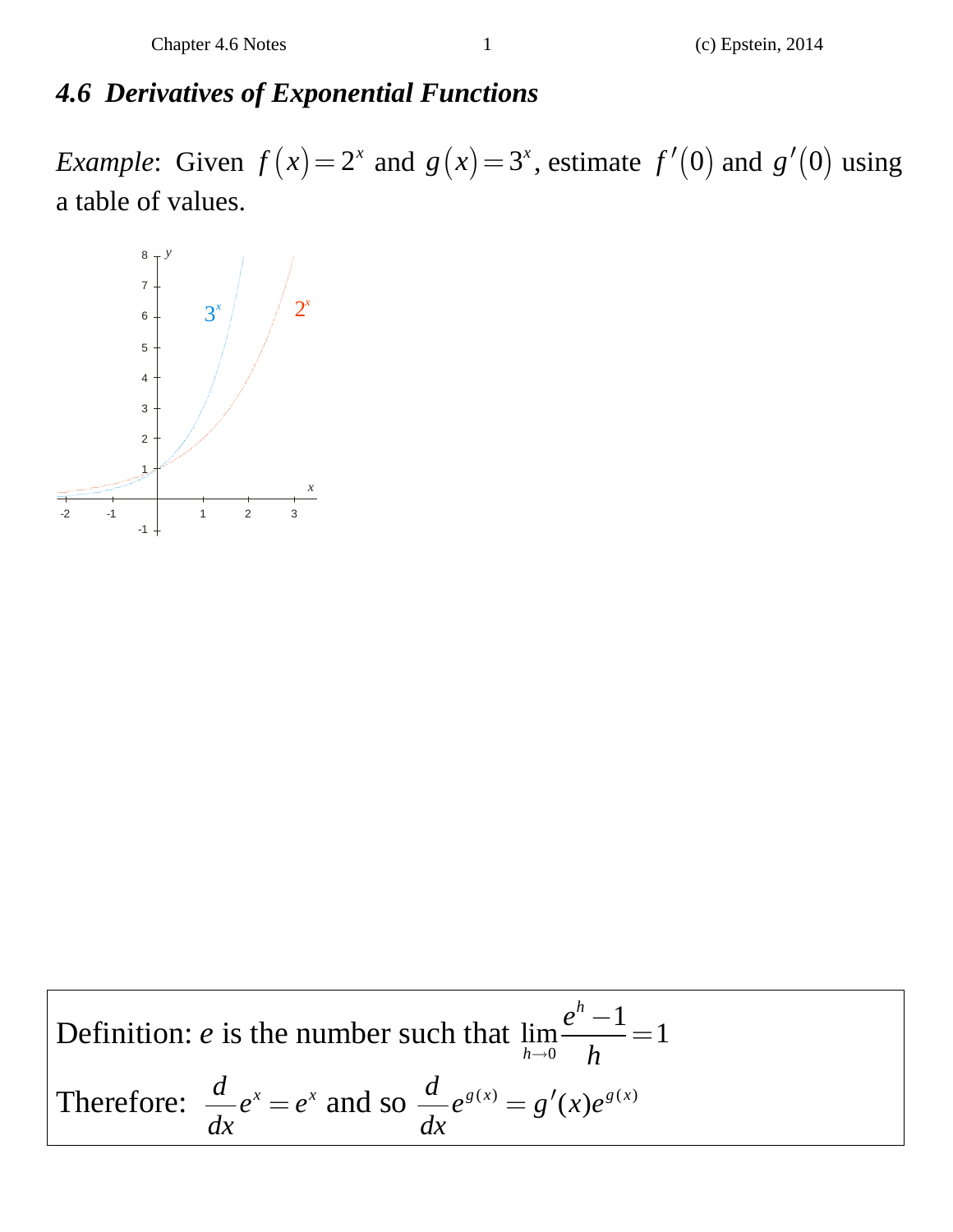## *Example:* Find the derivatives of the following functions

(a) 
$$
y = \sqrt{e^x + x}
$$
   
\n(b)  $f(x) = e^{-5x} \cos(3x)$    
\n(c)  $g(x) = e^{x \sin x}$    
\n(d)  $f(x) = a^x$    
\n(e)  $f(x) = 3^{x^3-1}$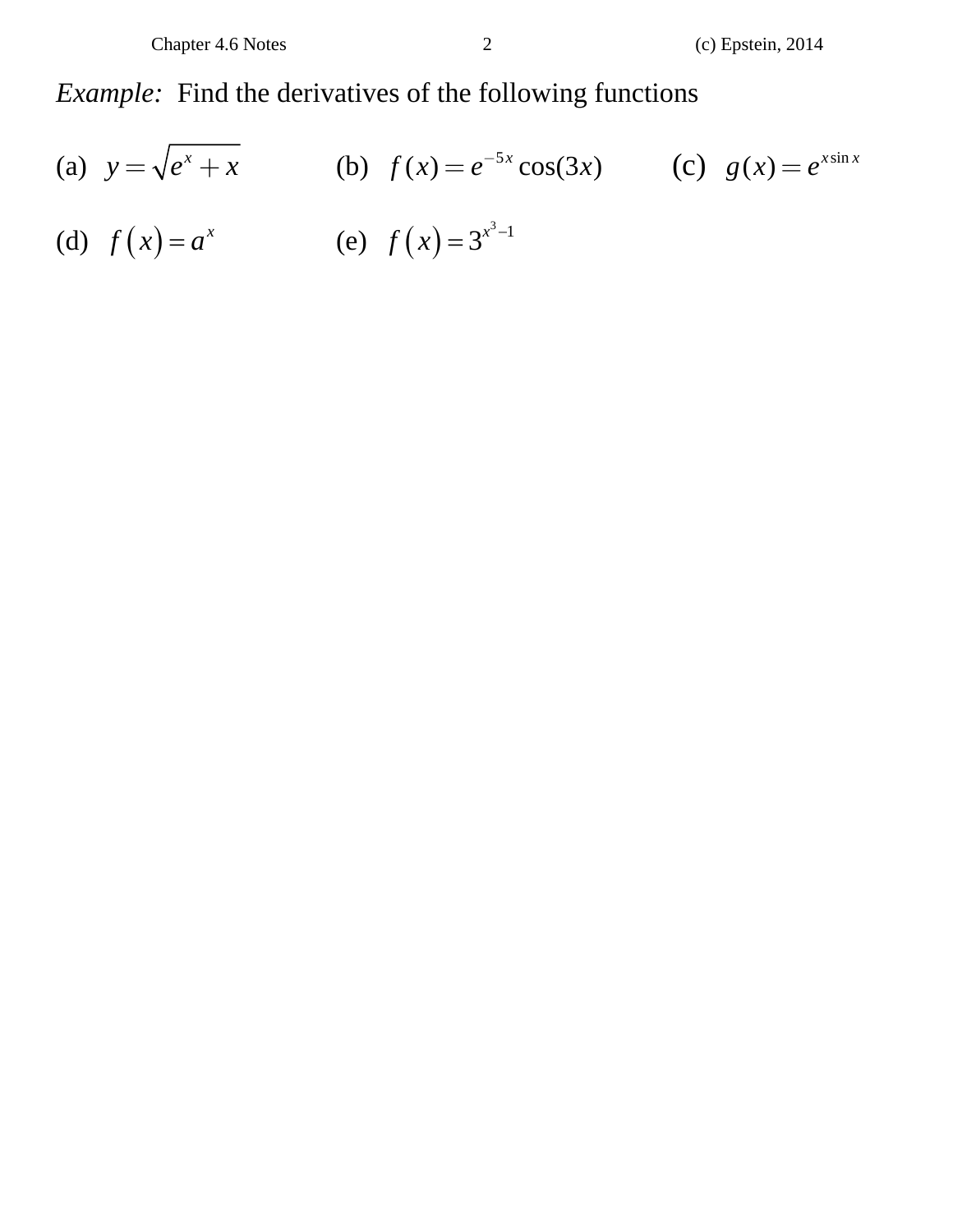*Example*: Find the equation of the tangent line to the graph of  $2e^{xy} = x + y$ at the point  $(0, 2)$ 

*Example*: For what value(s) of *r* does  $y = e^{rx}$  satisfy the differential equation  $y + y' = y''$ ?